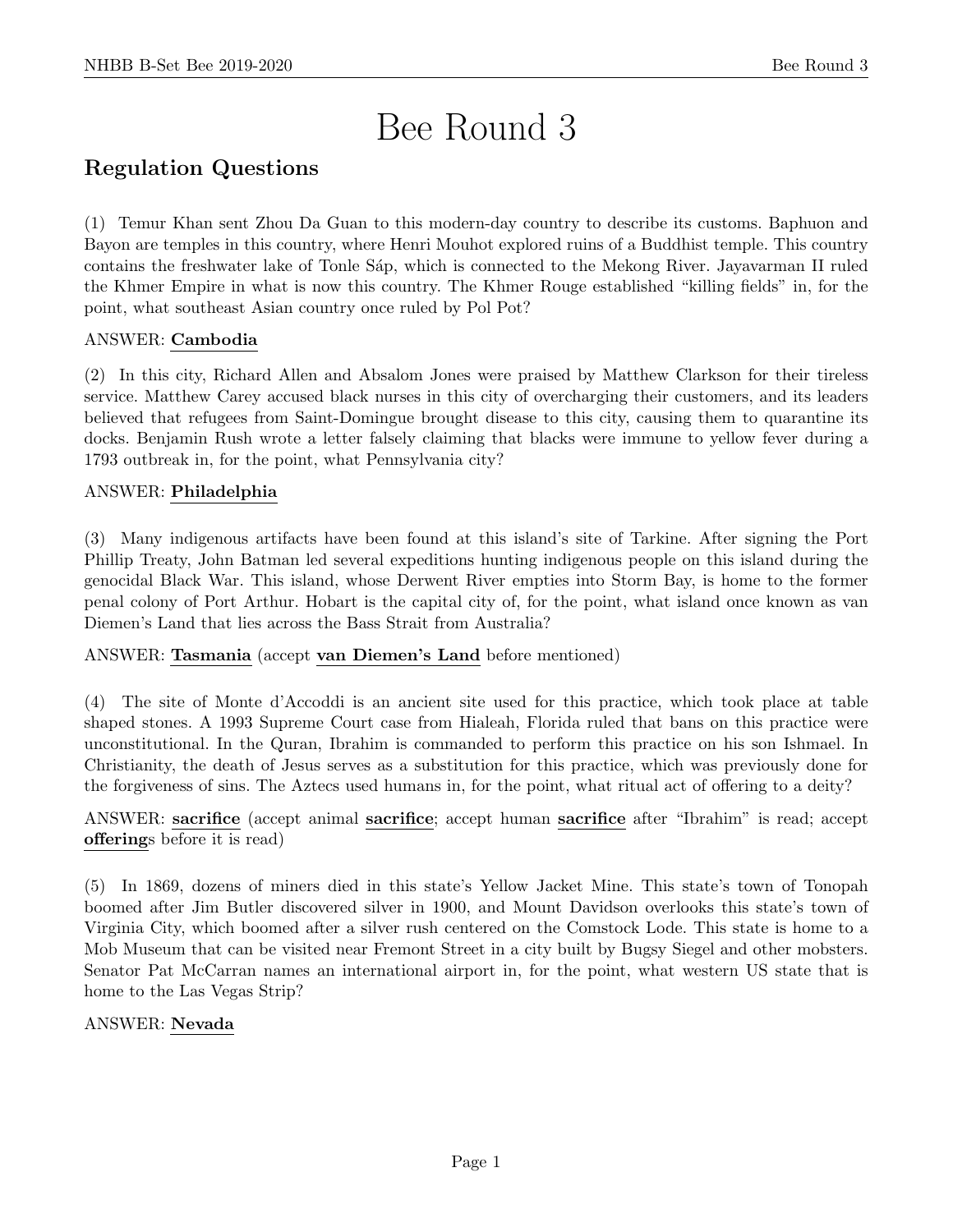(6) Rawson Macharia claimed that this leader required him to strip naked and drink human blood. This leader arrested Oginga Odinga, the leader of the rival KPU party, in 1969. This leader, who promoted the policy of Harambee, was tried as part of the Kapenguria Six for his role in the Mau Mau Rebellion. This predecessor of Daniel Arap Moi wrote about his homeland in his study of the Kikuyu people. For the point, name this first president of independent Kenya.

# ANSWER: Jomo Kenyatta (accept Kamau wa Ngengi; accept Johnstone Kamau)

(7) This artist's album art includes a 1986 block-colored portrait of Aretha Franklin and a banana cover for The Velvet Underground  $\mathcal{B}$  Nico, whom this artist included in his Exploding Plastic Inevitable show. This artist's Flowers was copied by Sturtevant, using this artist's original silkscreens. This artist painted wood *Brillo Boxes*, which appeared alongside silkscreens of commercial objects. For the point, name this American Pop artist famed for his Campbell's Soup Cans.

# ANSWER: Andy Warhol (accept Andrew Warhola, Jr)

(8) Both armies in this battle made their camps along the Aufidius River. Prior to this battle, Lucius Aemilius Paullus and Gaius Terentius Varro rotated command and a large Roman supply depot was captured. This battle, which was such a resounding defeat that Roman citizens resorted to human sacrifice, marked the first recorded use of the pincer enveloping movement in Western history. The losses at Trebia and Lake Trasimene were followed by, for the point, what massive victory for Hannibal and Carthage in August 216 BC?

# ANSWER: Battle of Cannae

(9) William Harney dispatched this man to establish an American military presence on the San Juan Islands during the bloodless Pig War with Great Britain. Lewis Armistead died in an action named for this major general, which is commemorated by a monument to the "High-Water Mark of the Confederacy." An assault on Cemetery Ridge that sustained massive Southern casualties is named for, for the point, what commander whose "charge" took place on the third day at Gettysburg?

#### ANSWER: George Pickett

(10) This group's control over Culmerland was opposed by Nicholas Renys, the founder of the Lizard Union. A dispute over the Neman River boundary led this group to plunder Prussia in the Hunger War. This group's influence was diminished after grandmaster Ulrich von Jungingen was slain at Grunwald in a war against Poland-Lithuania. For the point, name this organization of German knights that was originally founded to protect Christian pilgrims in the Holy Land.

# ANSWER: Teutonic Knights (accept Teutonic Order; accept Order of Brothers of the German House of Saint Mary in Jerusalem)

(11) This thinker identified personal identity with the ability for a man to remember his past selves, and his namesake proviso includes labor as a condition of ownership. This author of the *Fundamental* Constitution of Carolina claimed that humans were born with the mind as a tabula rasa, or blank slate. For the point, name this author of An Essay Concerning Human Understanding and Two Treatises of Government whose work inspired the US Declaration of Independence.

# ANSWER: John Locke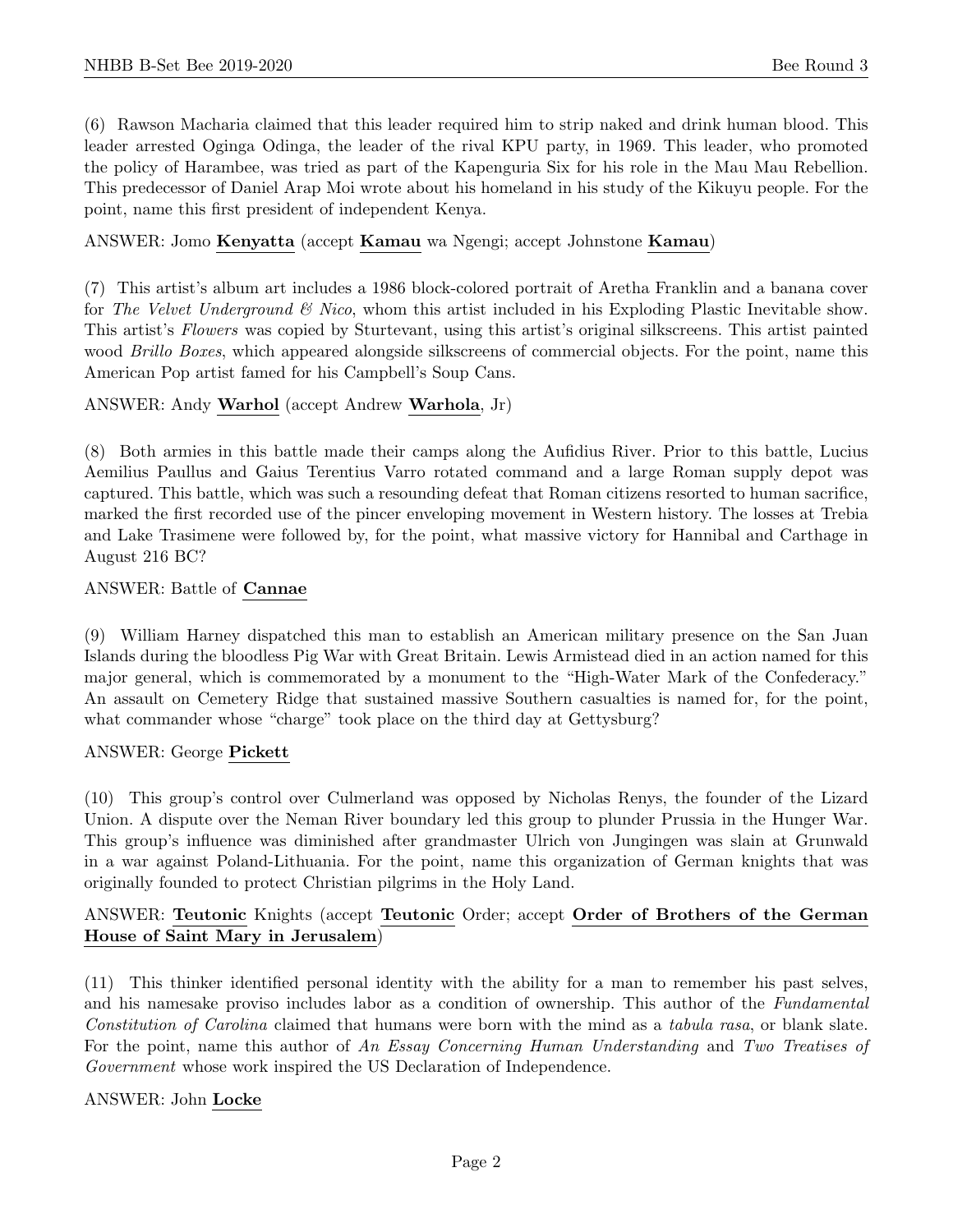(12) A politician from this state was nominated for president at a convention where Richard Daley was compared to the Gestapo; that senator from this state lost to Richard Nixon in the general election. Another senator from this state was badly beaten in the 1984 presidential election by Ronald Reagan. The Democratic and Farmer-Labor parties are combined in, for the point, what home state of Hubert Humphrey and Walter Mondale whose capital is Saint Paul?

# ANSWER: Minnesota

(13) A character in this play relates a dream in which he escapes a tower by ship, but is knocked overboard by his brother, Clarence, who is later stabbed and drowned in wine by his brother's henchmen. This play's title character summarizes his ambitions by saying "I am determined to prove a villain," but he ultimately dies while shouting "my kingdom for a horse!" For the point, name this Shakespeare play about a hunchbacked king who dies at the Battle of Bosworth Field.

ANSWER: Richard III (do not prompt on "Richard" alone, as this is the title of the play, rather than the ruler)

(14) The Daily Thermometer cites a figure in this event shouting "I am lost!" Before this event, Henry Essex Edgeworth met with its central figure for confession. The Baron de Betz tried to stop this event, in which an anonymous Freemason may have shouted, "Jacques de Molay, thou art avenged!" This event occurred at the Place de la Concorde a week after a quick trial at the National Convention. For the point, name this January 21, 1793 event, a regicide by guillotine during the French Revolution.

ANSWER: execution of Louis XVI [16] (accept equivalent descriptions of the death of Louis XVI; prompt on partial answers, such as "beheading the French king" and "death of Louis")

(15) This man argued that evidence obtained during an illegal search was inadmissible in the Silverthorne Lumber case, forming the "fruit of the poisonous tree" doctrine. In defense of forced sterilizations, this man wrote "three generations of imbeciles is enough" in his majority opinion in Buck v. Bell. The First Amendment does not protect someone from yelling "fire!" in a movie theatre according to, for the point, what Supreme Court justice's ruling in *Schenck v. U.S.*?

ANSWER: Oliver Wendell Holmes Jr.

(16) This ruler's son Samsu-iluna failed to hold most of this ruler's conquests. Some scholars have argued that this ruler was King Amraphel from the Book of Genesis or that Moses copied this ruler's work. This ruler, the most ancient figure portrayed on the Supreme Court's south wall and the US Capitol's plaques of lawgivers, promoted lex talionis by dictating "a tooth for a tooth" and "an eye for an eye." For the point, name this king of the First Babylonian Dynasty, best known for his law code.

# ANSWER: Hammurabi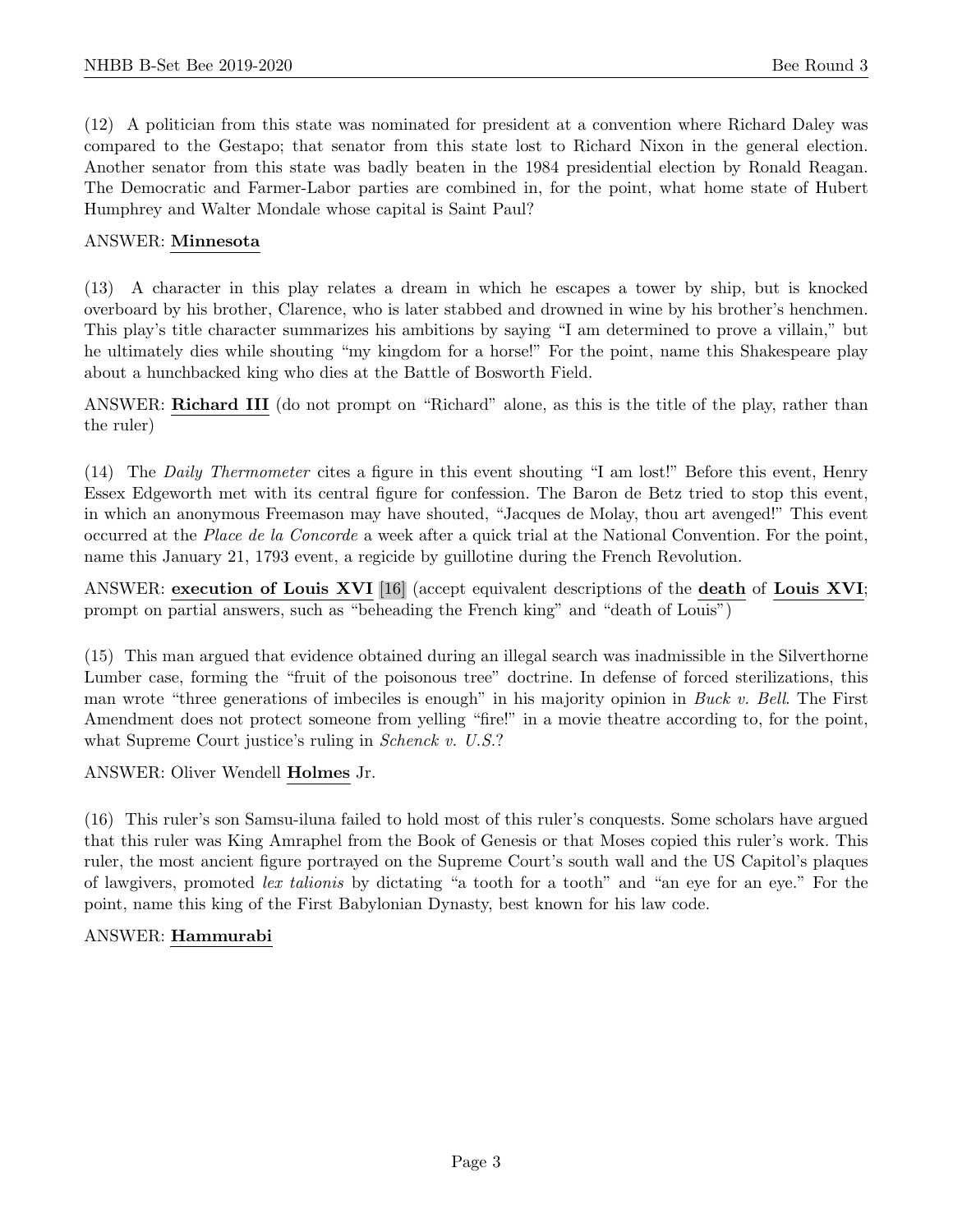(17) One holder of this position had his advisor, Schabir Shaik, convicted of fraud in 2005. An earlier holder of this position established the Truth and Reconciliation Commission, whose subpoena was ignored by another holder, P.W. Botha. One person in this position, F.W. de Klerk, allowed universal suffrage and freed a political prisoner from Robben Island. For the point, name this political position held by ANC party members like Jacob Zuma and Nelson Mandela.

ANSWER: President of South Africa (prompt on partial answers, like "President" or "leader of South Africa")

(18) This man gained control of the Dalmatian coastline after launching repeated sieges of Shkodra. Over 20,000 of this man's troops were killed and displayed on stakes at Targoviste after he suffered a setback in the "Night Attack." This man was more successful at a battle where he commissioned Orban to build the large Dardanelles cannon. This man's defeat of Constantine XI and capture of the Bosphorus earned him the epithet "Conqueror." For the point, name this Ottoman sultan who captured Constantinople in 1453.

# ANSWER: Mehmed the Conqueror (accept Mehmed II)

(19) In the speech announcing this policy, its namesake stated that "the late events in Spain and Portugal show that Europe is still unsettled." In 1833, a failure to act on this policy angered Argentina after the United Kingdom reaffirmed its claims on the Falkland Islands. Simon Bolivar appreciated this policy, but understood that the United States ultimately could not stand against European powers to enforce it. For the point, name this policy that stated the Americas were off-limits for European colonization, issued by the 5th President of the United States.

# ANSWER: Monroe Doctrine

(20) After several bishops sent this man unwanted advice, this composer sniped back "I have read my Bible very well and shall choose for myself." The aria "The trumpet shall sound" accompanies a trumpet solo in a work by this composer that legendarily moved George II to his feet. An anthem by this composer has been played at every British coronation following its creation. Zadok the Priest was composed by, for the point, what Baroque composer whose Hallelujah Chorus is sung during the oratorio Messiah?

# ANSWER: George Frideric Handel

(21) In 593 AD, Soga no Umako ordered relics of this religion to be buried below Asuka-dera after a relic legendarily broke a hammer and anvil. The Ikko-ikki was largely composed of militant members of this religion. The Higashiyama culture was heavily influenced by this religion and furthered the development of the Japanese tea ceremony. Korean monks spread this religion to Japan in 552 AD, and its Pure Land and Zen schools reached Japan centuries later. For the point, name this East Asian religion based on the teachings of Siddharta Gautama.

# ANSWER: Japanese Buddhism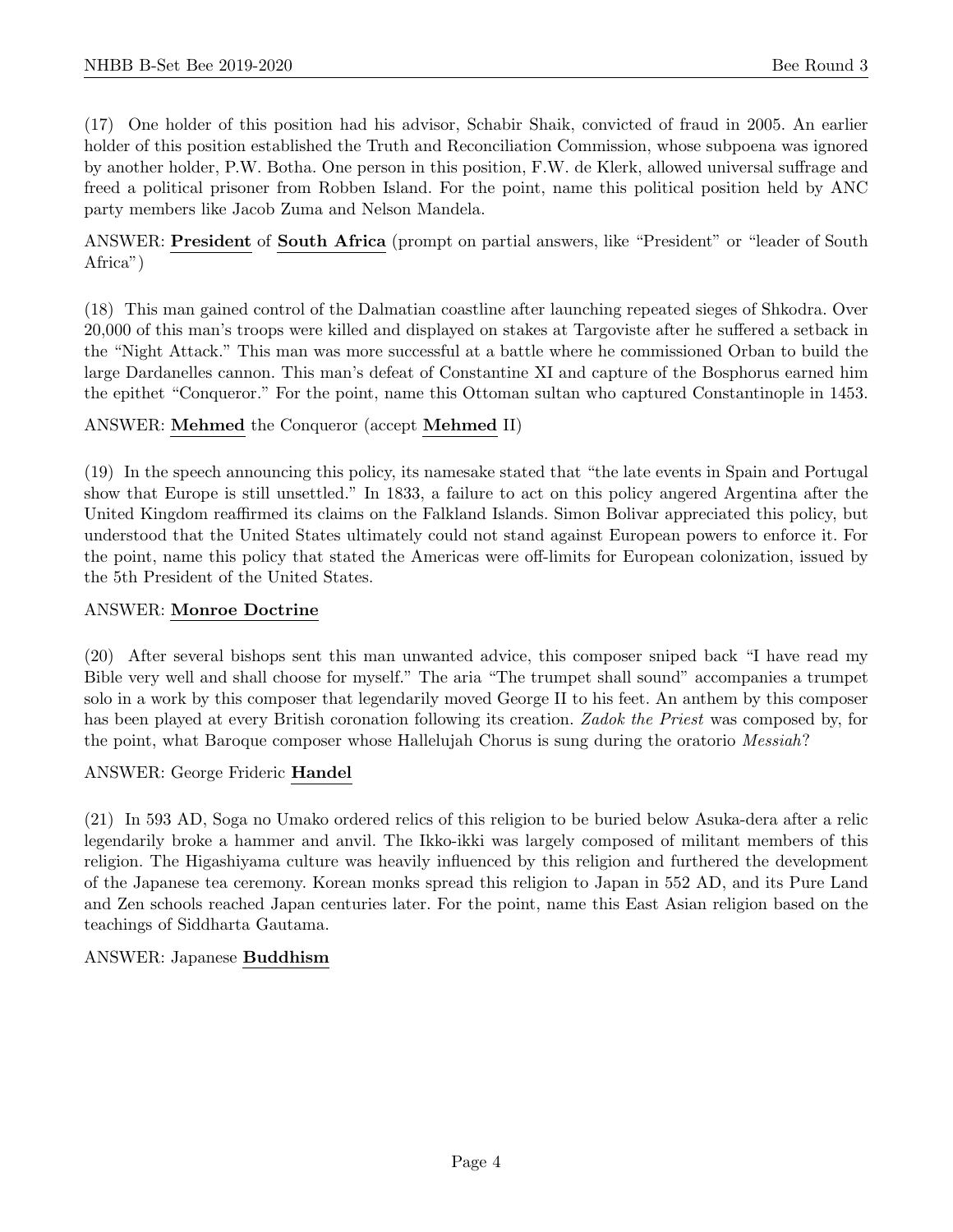(22) Laura Bullard's support for patent medicines upset this woman, who sold Bullard her newspaper in 1870. This woman protested a "high-handed outrage upon my citizen's rights" after Ward Hunt ordered her to stop talking during a trial. This woman refused to pay a one hundred dollar fine, which was levied after she was arrested for attempting to vote in the 1872 elections. For the point, name this woman who founded the National Woman Suffrage Association with Elizabeth Cady Stanton.

# ANSWER: Susan B. Anthony

(23) This ruling house came to power in one country after the death of David II in 1371, and it fell from power shortly after Mary of Modena gave birth to a son. A ruler of this house was killed at the 1513 Battle of Flodden Field. Robert Catesby and Guy Fawkes attempted the Gunpowder Plot against a ruler from, for the point, what Scottish royal house that entered a personal union with England under James the first and sixth in 1603?

#### ANSWER: House of Stuart

(24) This man, who played Quinton Locke in a film where he fights an automaton named Q, was initially but wrongly credited as the first man to fly over Australia. As a member of the *Scientific American* committee, this man debunked mediums and spiritualists in the early 20th century, eventually earning the ire of Sir Arthur Conan Doyle. This man died in 1926 after developing an inflammation in the inner wall of the abdomen after being punched without having time to brace himself. The Milk Can and Water Torture Cell were apparatuses used by, for the point, what renowned American escapist and magician?

# ANSWER: Harry Houdini

(25) An urban legend holds that this war didn't officially end until December 1966, when the town of Berwick-upon-Tweed finally signed a separate peace treaty. Count Cavour sent thousands of troops to assist the winning side in this war; their performance granted Sardinia a seat in the peace negotiations. The 1856 Treaty of Paris ended, for the point, what war won by an alliance of the British, French, and Ottomans against Russia in a namesake peninsula in the Black Sea?

#### ANSWER: Crimean War

(26) Soviet anthropologist Mikhail Gerasimov supposedly cursed the USSR by exhuming this man's body a few days before Operation Barbarossa. This man, who captured Sultan Bayezid the Thunderbolt at the Battle of Ankara, claimed to be a descendant of Genghis Khan and built towers of skulls after conquering Baghdad. Samarkand was the capital of, for the point, what founder of a 15th century central Asian empire who suffered from two injured limbs?

# ANSWER: Timur the Lame (or Tamerlane)

(27) Two of the original twenty members of this profession were ejected after drunk and disorderly conduct at Chkalovsky station. A member of this profession died in an MiG-15 crash, possibly because the air traffic control tower had outdated weather information from the KGB. A former member of this profession, Valentina Tereshkova, is now a member of the Duma Parliament; she flew the Vostok 6 mission in 1963. For the point, name this profession held by pilot Yuri Gagarin, the first man in space.

ANSWER: cosmonauts (prompt on descriptions of (Russian/Soviet) astronauts)